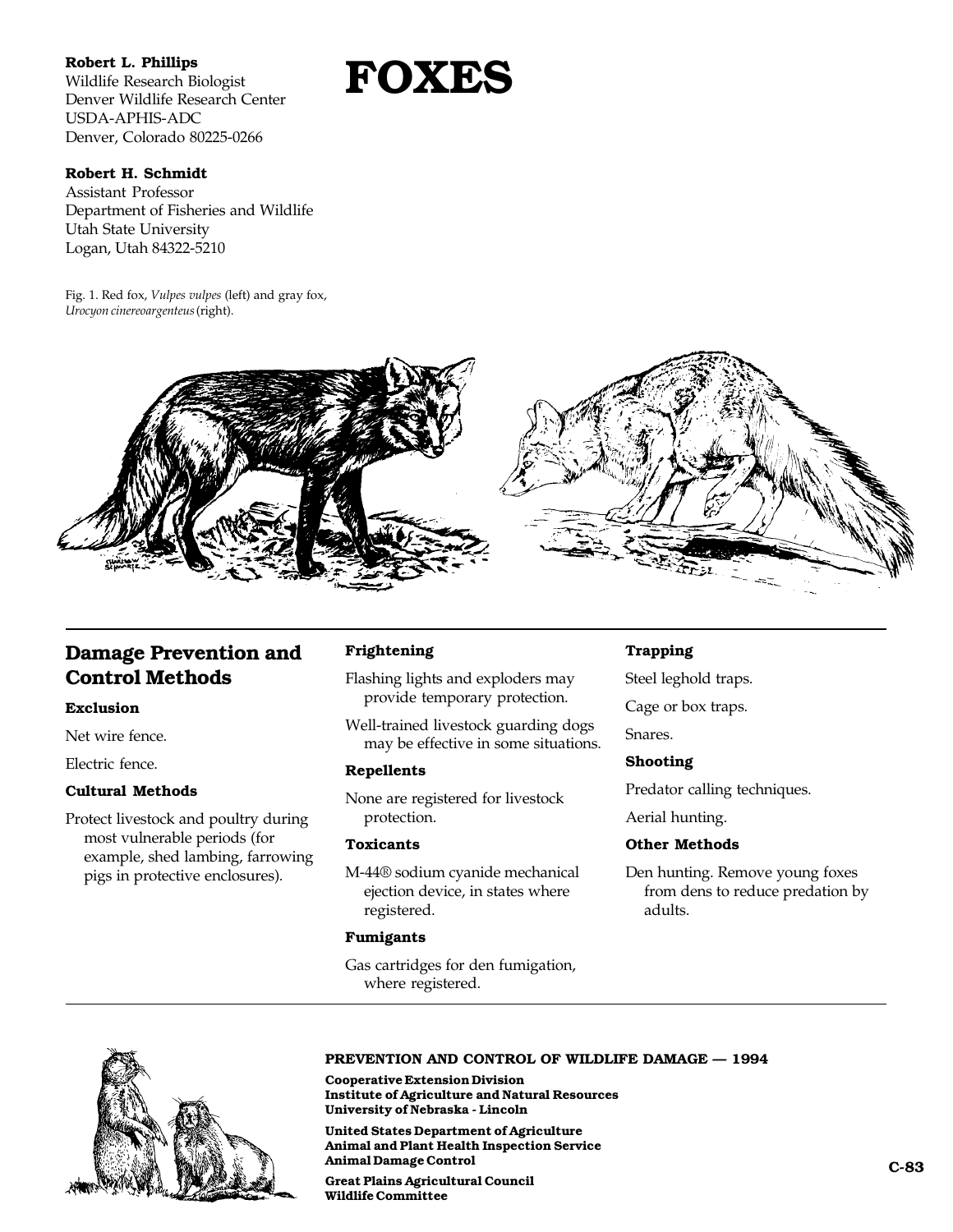# **Identification**

The red fox (*Vulpes vulpes*) is the most common of the foxes native to North America. Most depredation problems are associated with red foxes, although in some areas gray foxes (*Urocyon cinereoargenteus*) can cause problems. Few damage complaints have been associated with the swift fox (*V. velox*), kit fox (*V. macrotis*), or Arctic fox (*Alopex lagopus*).

The red fox is dog-like in appearance, with an elongated pointed muzzle and large pointed ears that are usually erect and forward. It has moderately long legs and long, thick, soft body fur with a heavily furred, bushy tail (Fig. 1). Typically, red foxes are colored with a light orange-red coat, black legs, lighter-colored underfur and a whitetipped tail. Silver and cross foxes are color phases of the red fox. In North America the red fox weighs about 7.7 to 15.4 pounds (3.5 to 7.0 kg), with males on average 2.2 pounds (1 kg) heavier than females.

Gray foxes weigh 7 to 13 pounds (3.2 to 5.9 kg) and measure 32 to 45 inches (81 to 114 cm) from the nose to the tip of the tail (Fig. 1). The color pattern is generally salt-and-pepper gray with buffy underfur. The sides of the neck, back of the ears, legs, and feet are rusty yellow. The tail is long and bushy with a black tip.

Other species of foxes present in North America are the Arctic fox, swift fox, and kit fox. These animals are not usually associated with livestock and poultry depredation because they typically eat small rodents and lead a secretive life in remote habitats away from people, although they may cause site-specific damage problems.

### **Range**

Red foxes occur over most of North America, north and east from southern California, Arizona, and central Texas. They are found throughout most of the United States with the exception of a few isolated areas (Fig. 2).

Gray foxes are found throughout the eastern, north central, and southwestern United States They are found throughout Mexico and most of the southwestern United States from California northward through western Oregon (Fig. 3).

Kit foxes are residents of arid habitats. They are found from extreme southern Oregon and Idaho south along the Baja Peninsula and eastward through southwestern Texas and northern Mexico (Fig. 4).

The present range of swift foxes is restricted to the central high plains. They are found in Kansas, the Oklahoma panhandle, New Mexico, Texas, Nebraska, South Dakota, Wyoming, and Colorado (Fig. 4).

As its name indicates, the Arctic fox occurs in the arctic regions of North America and was introduced on a number of islands in the Aleutian chain.

## **Habitat**

The red fox is adaptable to most habitats within its range, but usually prefers open country with moderate cover. Some of the highest fox densities reported are in the north-central United States, where woodlands are interspersed with farmlands. The range of the red fox has expanded in recent years to fill habitats formerly occupied by coyotes (*Canis latrans*). The reduction of coyote numbers in many sagebrush/grassland areas of Montana and Wyoming has resulted in increased fox numbers. Red foxes have also demonstrated their adaptability by establishing breeding populations in many urban areas of the United States, Canada, and Europe. Gray foxes prefer more dense cover such as thickets, riparian areas, swamp land, or rocky pinyon-cedar ridges. In eastern North America, this species is closely associated with edges of deciduous forests. Gray foxes can also be found in urban areas where suitable habitat exists.



Fig. 2. Range of the red fox in North America.







Fig 4. Range of the swift fox (dark) and the kit fox (light) in North America..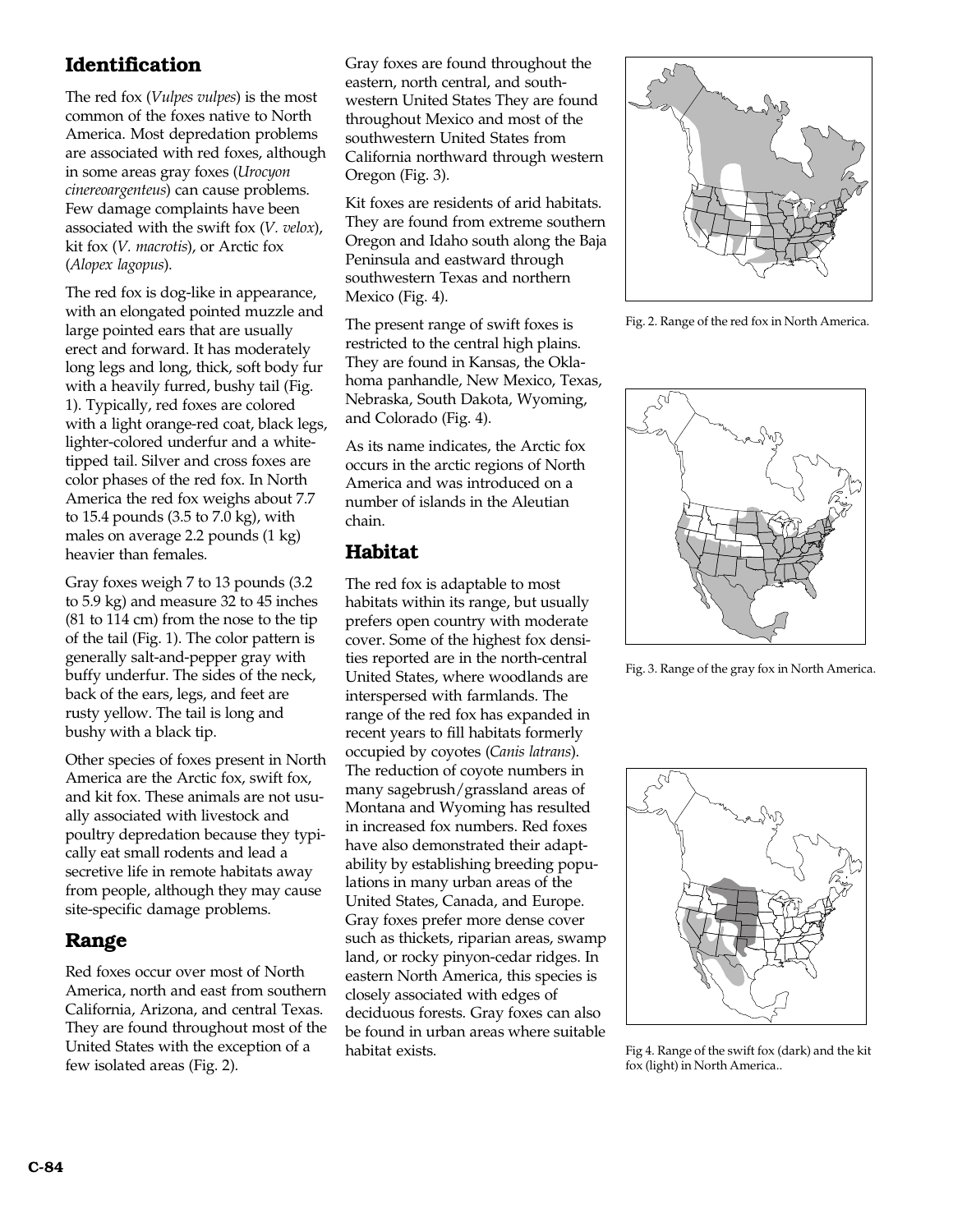## **Food Habits**

Foxes are opportunists, feeding mostly on rabbits, mice, bird eggs, insects, and native fruits. Foxes usually kill animals smaller than a rabbit, although fawns, pigs, kids, lambs, and poultry are sometimes taken. The fox's keen hearing, vision, and sense of smell aid in detecting prey. Foxes stalk even the smallest mice with skill and patience. The stalk usually ends with a sudden pounce onto the prey. Red foxes sometimes kill more than they can eat and bury food in caches for later use. All foxes feed on carrion (animal carcasses) at times.

# **General Biology, Reproduction, and Behavior**

Foxes are crepuscular animals, being most active during the early hours of darkness and very early morning hours. They do move about during the day, however, especially when it is dark and overcast.

Foxes are solitary animals except from the winter breeding season through midsummer, when mates and their young associate closely. Foxes have a wide variety of calls. They may bark, scream, howl, yap, growl, or make sounds similar to a hiccup. During winter a male will often give a yelling bark, "wo-wo-wo," that seems to be important in warning other male foxes not to intrude on its territory. Red foxes may dig their own dens or use abandoned burrows of a woodchuck or badger. The same dens may be used for several generations. Gray foxes commonly use wood piles, rocky outcrops, hollow trees, or brush piles as den sites. Foxes use their urine and feces to mark their territories.

Mating in red foxes normally occurs from mid-January to early February. At higher latitudes (in the Arctic) mating occurs from late February to early March. Estrus in the vixen lasts 1 to 6 days, followed by a 51- to 53-day gestation period. Fox pups can be born from March in southern areas to May

in the arctic zones. Red foxes generally produce 4 to 9 pups. Gray foxes usually have 3 to 7 pups per litter. Arctic foxes may have from 1 to 14 pups, but usually have 5 or 6. Foxes disperse from denning areas during the fall months and establish breeding areas in vacant territories, sometimes dispersing considerable distances.

## **Damage and Damage Identification**

Foxes may cause serious problems for poultry producers. Turkeys raised in large range pens are subject to damage by foxes. Losses may be heavy in small farm flocks of chickens, ducks, and geese. Young pigs, lambs, and small pets are also killed by foxes. Damage can be difficult to detect because the prey is usually carried from the kill site to a den site, or uneaten parts are buried. Foxes usually attack the throat of young livestock, but some kill by inflicting multiple bites to the neck and back. Foxes do not have the size or strength to hold adult livestock or to crush the skull and large bones of their prey. They generally prefer the viscera and often begin feeding through an entry behind the ribs. Foxes will also scavenge carcasses, making the actual cause of death difficult to determine.

Pheasants, waterfowl, other game birds, and small game mammals are also preyed upon by foxes. At times, fox predation may be a significant mortality factor for upland and wetland birds, including some endangered species.

Rabies outbreaks are most prevalent among red foxes in southeastern Canada and occasionally in the eastern United States. The incidence of rabies in foxes has declined substantially since the mid-1960s for unexplained reasons. In 1990, there were only 197 reported cases of fox rabies in the United States as compared to 1,821 for raccoons and 1,579 for skunks. Rabid foxes are a threat to humans, domestic animals, and wildlife.

### **Legal Status**

Foxes in the United States are listed as furbearers or given some status as game animals by most state governments. Most states allow for the taking of foxes to protect private property. Check with your state wildlife agency for regulations before undertaking fox control measures.

## **Damage Prevention and Control Methods**

### **Exclusion**

Construct net wire fences with openings of 3 inches (8 cm) or less to exclude red foxes. Bury the bottom of the fence  $1$  to  $2$  feet  $(0.3 \text{ m to } 0.9 \text{ m})$  with an apron of net wire extending at least 12 inches (30 cm) outward from the bottom. A top or roof of net wire may also be necessary to exclude all foxes, since some will readily climb a fence.

A 3-wire electric fence with wires spaced 6 inches, 12 inches, and 18 inches (15 cm, 31 cm, and 46 cm) above the ground can repel red foxes. Combination fences that incorporate net and electric wires are also effective.

### **Cultural Methods**

The protection of livestock and poultry from fox depredation is most important during the spring denning period when adults are actively acquiring prey for their young. Watch for signs of depredation during the spring, especially if there is a history of fox depredation. Foxes, like other wild canids, will often return to established denning areas year after year. Foxes frequently den in close proximity to human habitation. Dens may be located close to farm buildings, under haystacks or patches of cover, or even inside hog lots or small pastures used for lambing. Because of the elusive habits of foxes, dens in these locations may not be noticed until excessive depredations have occurred.

The practice of shed lambing and farrowing in protected enclosures can be useful in preventing fox depredation on young livestock. Also, removal of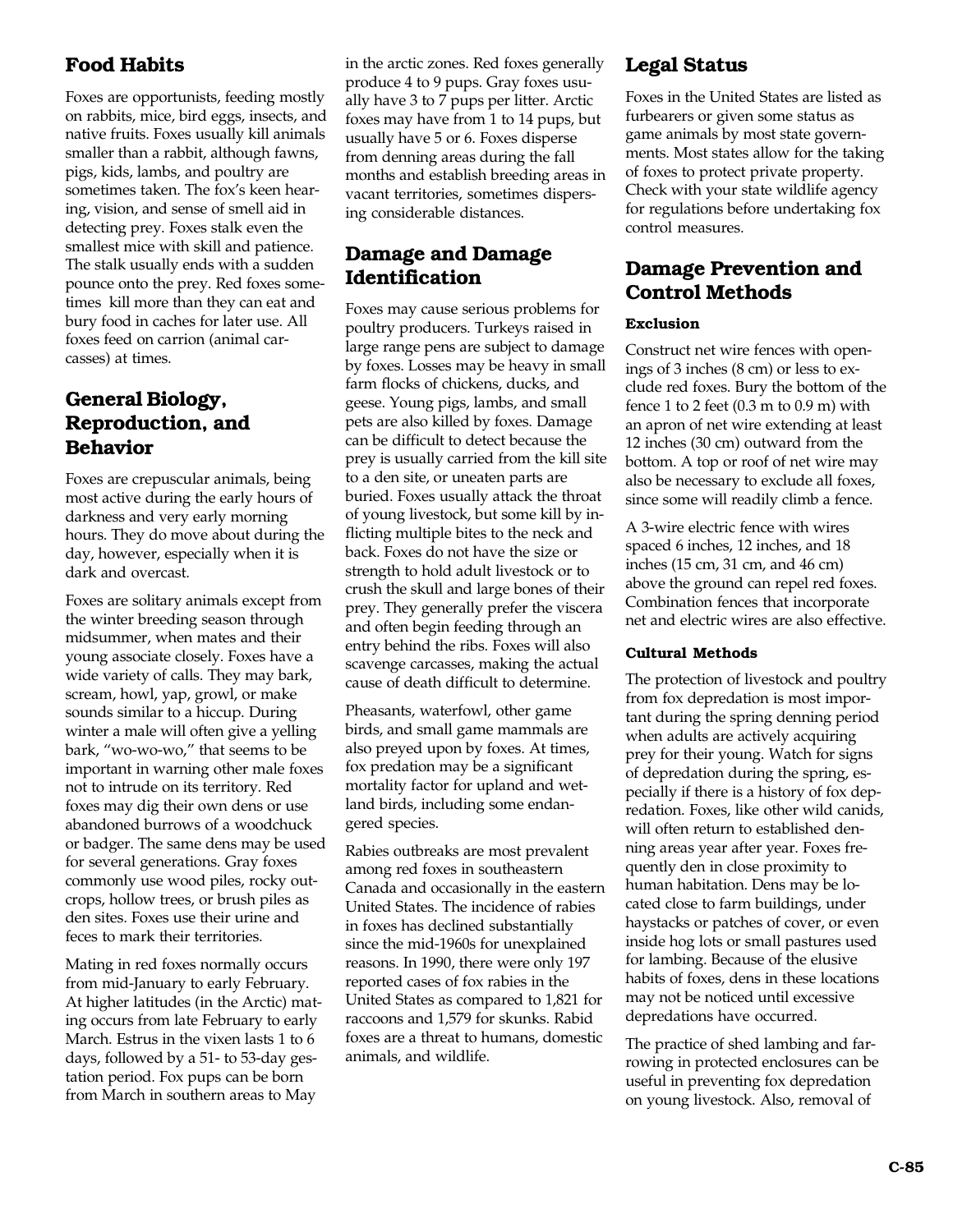livestock carcasses from production areas can make these areas less attractive to predators.

### **Frightening**

Foxes readily adapt to noise-making devices such as propane exploders, timed tape recordings, amplifiers, or radios, but such devices may temporarily reduce activity in an area.

Flashing lights, such as a rotating beacon or strobe light, may also provide temporary protection in relatively small areas or in livestock or poultry enclosures. Combinations of frightening devices used at irregular intervals should provide better protection than use of a single device because animals may have more difficulty in adapting to these disturbances.

When properly trained, some breeds of dog, such as Great Pyrenees and Akbash dogs, have been useful in preventing predation on sheep. The effectiveness of dogs, even the "guard dog" breeds, seems to depend entirely on training and the individual disposition of the dog.

### **Toxicants**

The M-44®, a sodium cyanide mechanical ejection device, is registered for control of red and gray foxes nationwide by USDA-APHIS-ADC personnel, and in some states by certified pesticide applicators. Information on the safe, effective use of sodium cyanide is available from the appropriate state agency charged with the registration of pesticides. M-44s are generally set along trails and at crossings regularly used by foxes.

### **Fumigants**

Gas cartridges made by USDA-APHIS-ADC are registered for fumigating the dens of coyotes, pocket gophers, ground squirrels, and other burrowing rodents. Special Local Needs permits 24(c) are available in North and South Dakota and Nebraska for gas cartridge fumigation of fox dens. State and local regulations should be consulted before using den fumigants.

### **Trapping**

Trapping is a very effective and selective control method. A great deal of expertise is required to effectively trap foxes. Trapping by inexperienced people may serve to educate foxes, making them very difficult to catch, even by experienced trappers. Traps suitable for foxes are the Nos. 1 1/2, 1 3/4, and 2 double coilspring trap and the Nos. 2 and 3 double longspring trap. Traps with offset and padded jaws cause less injury to confined animals and facilitate the release of nontarget captures. State and provincial wildlife agencies regulate the traps and sets that can be used for trapping. Consult your local agency personnel for restrictions that pertain to your area.

Proper set location is important when trapping foxes. Sets made along trails, at entrances to fields, and near carcasses are often most productive (Fig. 5). Many different sets are suc-

cessful, and can minimize the risk of nontarget capture. One of the best is the dirt-hole set (Fig. 6). Dig a hole about 6 inches (15 cm) deep and 3 inches (8 cm) in diameter at a downward angle just behind the spot where the trap is to be placed. Four to five drops of scent should be placed in the back of the hole. Move back from the bait hole and dig a hole 2 inches (5 cm) deep that is large enough to accommodate the trap and chain. Fasten the trap chain to a trap stake with a chain swivel and drive the stake directly under the place where the trap is set. Fold and place the chain under or beside the trap. Set the trap about 1/2 inch (1.3 cm) below the ground. Adjust the tension device on the trap to eliminate the capture of lighter animals. When the set is completed, the pan of the trap should be approximately 5 inches (13 cm) from the entrance of the hole with the pan slightly offset from the center of the hole (Fig. 6). Cover



Fig. 5. Good locations for setting leghold traps for foxes.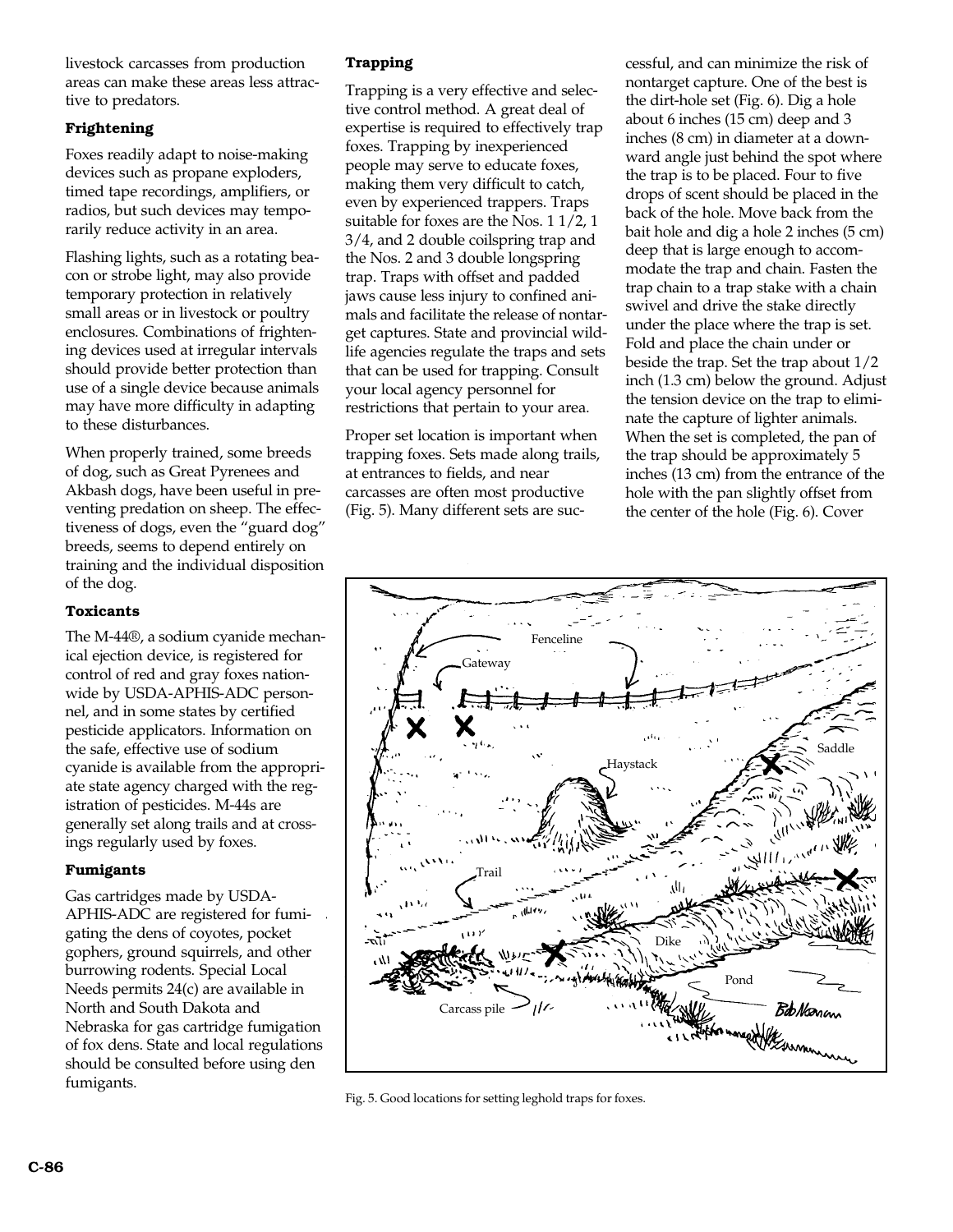

Fig. 6. A dirt-hole set showing proper trap placement.



Fig. 7. Properly set neck snare for foxes.

the area between the jaws and over the trap pan with a piece of waxed paper, light canvas, or light screen wire. The trap must be firmly placed so that it does not move or wobble. The entire trap should be covered lightly with sifted soil up to the original ground level.

Fox scents and lures can be homemade, but this requires some knowledge of scent making as described in various trapping books. Commercial trap scents can be purchased from most trapping suppliers (see **Supplies and Materials**). Experiment with various baits and scents to discover the combination of odors that will be most appropriate for your area.

Equipment needed for trapping foxes includes traps, a sifter with a 3/16- or  $1/2$ -inch screen  $(0.5 \text{ or } 1.3 \text{ cm})$ , trap stakes, trowel, gloves (which should be used only for trapping), a 16- to 20 ounce (448- to 560-g) carpenter's hammer with straight claws, and a bottle of scent. Remove the factory oil finish on the traps by boiling the traps in water and vinegar or by burying the traps in moist soil for one to two weeks until lightly rusted. The traps should then be dyed with commercially available trap dye to prevent further corrosion. Do not allow the traps and other trapping equipment to come in contact with gasoline, oil, or other strongsmelling and contaminating materials. Cleanliness of equipment is absolutely necessary for consistent trapping success.

Cage traps are sometimes effective for capturing juvenile red foxes living in urban areas. It is uncommon to trap an adult red fox in a cage or a box trap; however, kit and swift foxes can be readily captured using this method.

Snares made from 1/16-inch, 5/64 inch, and 3/32-inch (0.15 cm, 0.2 cm, and 0.25 cm) cable can be very effective for capturing both red and gray foxes. Snares are generally set in trails or in crawl holes (under fences) that are frequented by foxes. The standard loop size for foxes is about 6 inches (15 cm) with the bottom of the loop about 10 to 12 inches (25 to 30 cm) above ground level (Fig. 7). Trails leading to